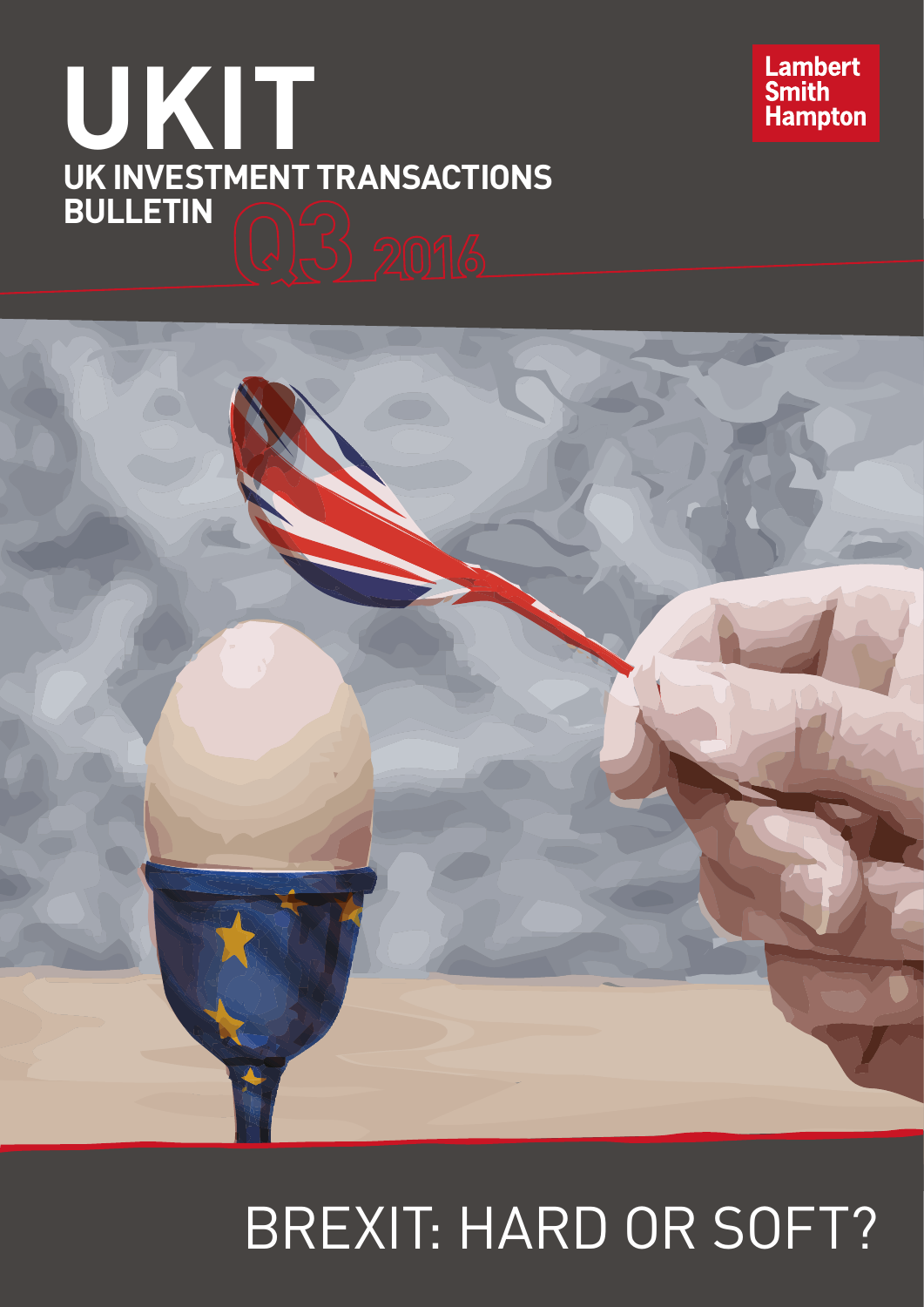

**Ezra Nahome** CEO At our recent UKIT event, a unanimous show of hands confirmed that, four months on from the Referendum result, the UK economy and property markets have been far more resilient than initially expected. Although increasing talk of a 'hard Brexit' suggests greater challenges lie ahead, uncertainty over its impact is sure to create both risk and opportunity.

While Q3 volume slipped to its lowest level in three years, the Referendum result arguably attracted overseas investment rather than deterred it, helped by the weaker pound and a sell-off of quality assets from the retail funds. The continued inflow of overseas capital also underlines that the investment fundamentals in UK property remain on a sound footing.

Even if growth prospects have dampened post-Referendum, property continues to look relatively attractive against alternative assets such as bonds, and there is little to suggest the position will materially change in the foreseeable future.

Increased uncertainty in the outlook will inevitably focus investment demand on secure income, meaning prime and long-leased investments are likely to be protected from pricing pressures. Correspondingly, the heightened perception of risk will put more pressure on pricing for secondary or non-core assets.

However, if the markets price in too much risk around the feared consequences of a 'hard Brexit', some of the most exposed-looking sectors may be the source of greatest opportunity.

Q3 also saw the emphatic arrival of local authorities to the market. With their budgets facing growing pressure and interest rates at an all time low, a number of forward-thinking councils have started to make their balance sheet work harder by acquiring commercial property, and we expect this trend to continue over the coming quarters.



**UK INVESTMENT VOLUME (£BN)**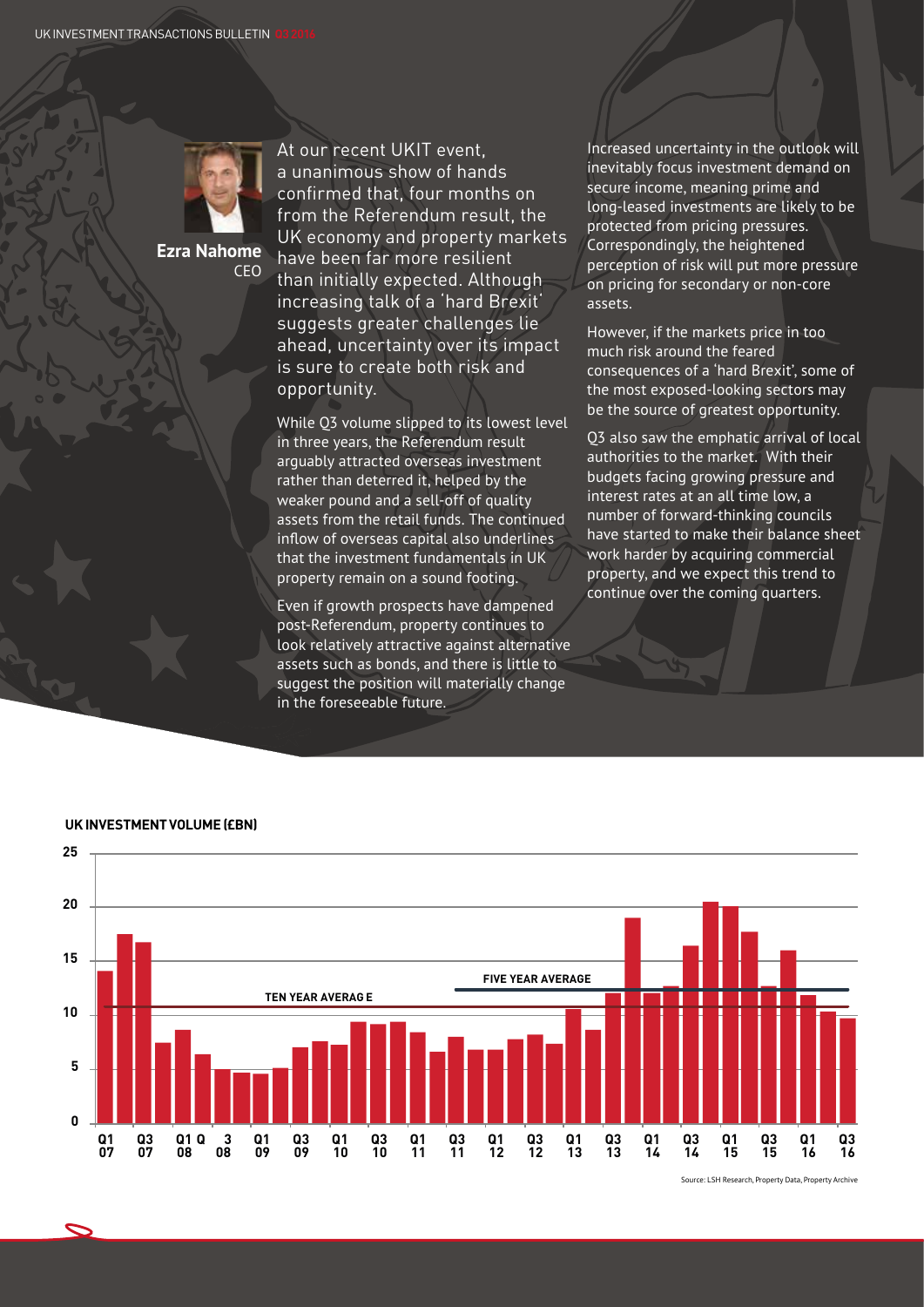## Q3 ACTIVITY

### Sector focus

Q3 volume of £9.7bn was its lowest since Q2 2013 and 22% below the five-year quarterly average. The majority of sectors recorded below average volume, with shops and specialist the only exceptions.

#### **September rally rescues quiet quarter**

Q3's subdued volume largely reflected an extremely quiet summer period, as the market came to terms with the shock of the Referendum result. However, activity recovered significantly in the latter part of Q3, with September's volume of £5.2bn the third highest on record for that month.

#### **Offices take the biggest hit**

Total office volume slipped to a five-year low of £3.0bn in Q3 and, at 44% below the five-year quarterly average, was the weakest performer of the core sectors in relative terms. While all the sub-sectors saw below average volume, Central London fared worst, with volume 53% below trend.

At only 4% below average, office parks had the strongest relative performance with Q3 volume of £460m. However, this was predominantly made up of Spelthorne Borough Council's £360m (NIY 4.5%) acquisition of The BP International Centre, in Sunbury-on-Thames.

#### **Industrial activity holds up**

At £1.0bn, Q3 industrial volume was relatively resilient, down 17% on the five-year quarterly average. This included one of the largest ever industrial deals on record, Legal & General's £150m (NIY 5.25%) forward-funding of Amazon's distribution centre at London Distribution Park, Tilbury

South East industrial saw the healthiest volume relative to trend, down only 4% on the five-year average. Q3's £180m volume was boosted by Capital Industrial's £79.5m (NIY 5.10%) acquisition of Heston & Airlinks Industrial Estate, Heathrow from SEGRO.

#### **Major high street deals drive retail volume**

At £2.8bn, retail was the only core sector where Q3 volume was ahead of average. With subdued activity for retail warehouses and especially shopping centres, this was due to an outstanding quarter for shops, with volume of £1.9bn the third strongest quarter on record.

Shop volume was dominated by several major deals, including Fortress Investment Group's £450m (NIY 6.60%) acquisition of Topland's M&S portfolio of 76 stores; and Ramsbury Estates' £400m (NIY 2.60%) purchase of the Debenhams flagship store at 334-338 Oxford Street from British Land.

#### **Alternatives volume picks up**

Following a quiet Q2, volume in the alternative sectors rebounded to £2.3bn in Q3, 10% above the five-year average. This included Q3's largest deal, Davidson Kempner Capital's £500m acquisition of the NCP Portfolio of 88 car parks from Blackstone; and GSA's £430m purchase of the Threesixty student accommodation portfolio from Oaktree Capital.

|  |  |  |  |  | Q3 INVESTMENT VOLUME (£BN) |  |
|--|--|--|--|--|----------------------------|--|
|--|--|--|--|--|----------------------------|--|

| <b>SECTOR</b>                          | Q3 2016 | VS Q2 2016 | VS Q3 2015 | <b>VS 5-YEAR AVG</b> |
|----------------------------------------|---------|------------|------------|----------------------|
| Shops                                  | £1.90   | 98%        | 144%       | 81%                  |
| <b>Shopping Centres</b>                | £0.30   | $-62%$     | $-71%$     | $-68%$               |
| <b>Retail Warehouse</b>                | £0.55   | $-9%$      | $-55%$     | $-10%$               |
| <b>ALL RETAIL</b>                      | £2.75   | 17%        | $-9%$      | 6%                   |
| Central London Offices                 | £1.72   | $-44%$     | $-53%$     | $-53%$               |
| Rest of South East Offices             | £0.34   | $-13%$     | $-52%$     | $-43%$               |
| Rest of UK Offices                     | £0.49   | 4%         | $-48%$     | $-23%$               |
| Office Parks                           | £0.46   | $-49%$     | $-4%$      | $-4%$                |
| <b>ALL OFFICE</b>                      | £3.01   | $-38%$     | $-48%$     | $-44%$               |
| South East Industrial                  | £0.18   | 50%        | 115%       | $-4%$                |
| Rest of UK Industrial                  | £0.28   | $-25%$     | 6%         | $-21%$               |
| <b>Distribution Warehouse</b>          | £0.52   | $-17%$     | $-44%$     | $-18%$               |
| <b>ALL INDUSTRIAL</b>                  | £0.98   | $-13%$     | $-23%$     | $-17%$               |
| Hotels & Leisure                       | £0.67   | $-35%$     | $-51%$     | $-38%$               |
| Specialist                             | £1.67   | 106%       | 273%       | .57%                 |
| Mixed-use (single assets & portfolios) | £0.62   | 203%       | $-26%$     | $-43%$               |
| <b>ALL PROPERTY</b>                    | £9.69   | $-6%$      | $-24%$     | $-22%$               |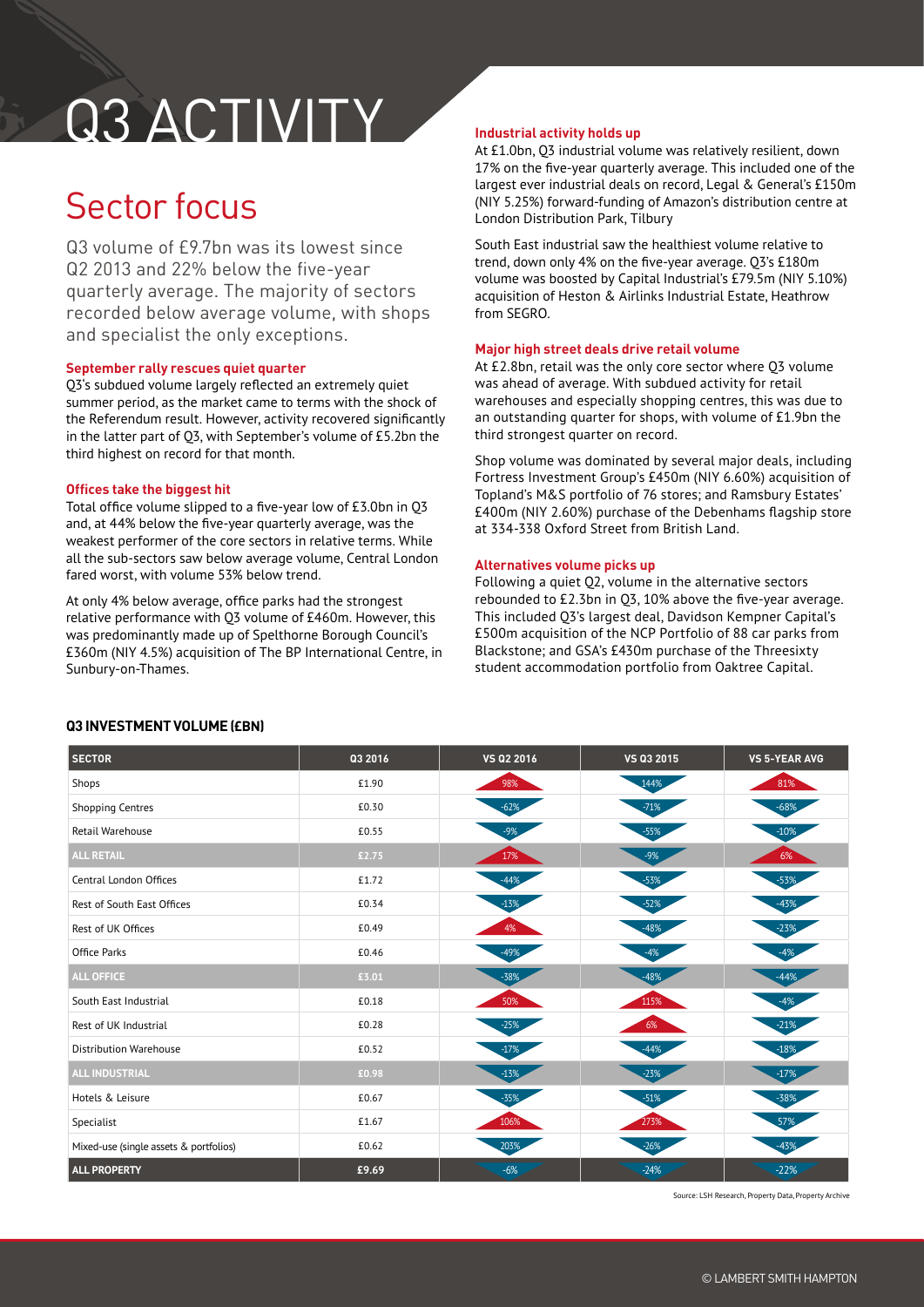#### **Transaction yield sees modest rise**

Set against slowing volume, the average All Property transaction yield has been relatively steady post-Referendum. The average All Property transaction yield moved up for a second consecutive quarter in Q3, albeit by only 6pbs, to stand at 5.70%.

Q3's yield movement infers that average prices softened by 1.0%, although this also reflects increased investor activity in lower yielding and / or more liquid assets. By way of comparison, IPD's valuation-based benchmark reveals that All Property capital values fell by 3.7% during the period.

The Referendum's impact on pricing focused on larger lot-sizes, as institutional investors sold at a discount to pre-Referendum values. Indeed, while the average transaction yield for sub-£20m lot-sizes moved in by 15bps in Q3, it moved out by 25bps for £20m plus lot-sizes.

#### **Pricing softens for Central London offices**

Despite stability at the All property level, there was notable variation in transaction yield movements between sectors. The Central London office yield moved out by 37bps in Q3 to stand at 4.44%, its highest level since Q1 2015, while the other office sub-sectors moved in during the quarter.

Sentiment also indicates that, since Q2, prime office yields have also softened by circa 25bps in the City and West End. This reflects both a more bearish stance over the medium term prospects for the occupier markets and a willingness to sell at a discount to pre-Referendum levels.

#### **Industrial yield hits record low**

Industrial was the only core sector to see yields harden in Q3, moving down to a record low of 5.54%. This reflects the high level of demand relative to stock, with the growth of e-commerce and the sector's income qualities placing it in a favourable light.

Investment demand for industrial has arguably recovered to its pre-Referendum level, with multiple bids seen in the market and record high pricing being achieved. In Q3 alone, prime yields for South East multi-let estates moved in by 50bps to  $\frac{1}{1}$ stand at 4.75%.

#### **ROLLING ANNUAL TRANSACTIONAL YIELD & 10-YEAR GILTS (%)**



Source: LSH Research, FT.com

|                                        | <b>Transaction yields</b> |                                  |                                   | Prime yields |                                  |                                   |                                  |
|----------------------------------------|---------------------------|----------------------------------|-----------------------------------|--------------|----------------------------------|-----------------------------------|----------------------------------|
| <b>SECTOR</b>                          | Q3 2016                   | 3 MONTH<br><b>MOVEMENT (BPS)</b> | 12 MONTH<br><b>MOVEMENT (BPS)</b> | Q3 2016      | 3 MONTH<br><b>MOVEMENT (BPS)</b> | 12 MONTH<br><b>MOVEMENT (BPS)</b> | <b>YIELD</b><br><b>SENTIMENT</b> |
| Shops                                  | 4.45%                     | $-8$                             | $-37$                             | 4.00%        |                                  |                                   |                                  |
| Shopping Centres                       | 6.60%                     | 9                                | 25                                | 5.50%*       |                                  | 25                                |                                  |
| Retail Warehouse                       | 6.43%                     | 78                               | $-10$                             | 4.50%        |                                  | 25                                |                                  |
| <b>ALL RETAIL</b>                      | 6.00%                     | 34                               | $-2$                              |              |                                  |                                   |                                  |
| Central London Offices                 | 4.44%                     | 37                               | 69                                | 3.50%        | 25                               | 25                                |                                  |
| Rest of South East Offices             | 5.97%                     | $-21$                            | $-93$                             | 5.00%        |                                  |                                   |                                  |
| Rest of UK Offices                     | 6.05%                     | 45                               | $-66$                             | 5.00%        |                                  | 25                                |                                  |
| Office Parks                           | 5.03%                     | $-198.$                          | $-192$                            | 6.00%        |                                  | 25                                |                                  |
| <b>ALL OFFICE</b>                      | 4.91%                     |                                  |                                   |              |                                  |                                   |                                  |
| South East Industrial                  | 5.36%                     | $-205$                           | $-61$                             | 4.75%        | $-50$                            | $-25$                             |                                  |
| Rest of UK Industrial                  | 6.05%                     | $-153$                           | $-141$                            | 6.00%        | $-25$                            |                                   |                                  |
| Distribution Warehouse                 | 5.42%                     | $-16$                            | $-68$                             | 4.25%        |                                  |                                   |                                  |
| <b>ALL INDUSTRIAL</b>                  | 5.54%                     | $-152$                           | $-82$                             | ×.           |                                  |                                   |                                  |
| Hotels & Leisure                       | 5.94%                     | 33                               | $-64$                             | 4.75%        |                                  |                                   |                                  |
| Specialist                             | 5.80%                     | 17                               | 44                                | 4.75%**      |                                  | $-25$                             |                                  |
| Mixed-use (single assets & portfolios) | 7.77%                     | 192                              | 318                               | $\sim$       |                                  |                                   |                                  |
| <b>ALL PROPERTY</b>                    | 5.70%                     | 6                                | 5                                 |              |                                  |                                   |                                  |

#### **Q3 2016 YIELDS**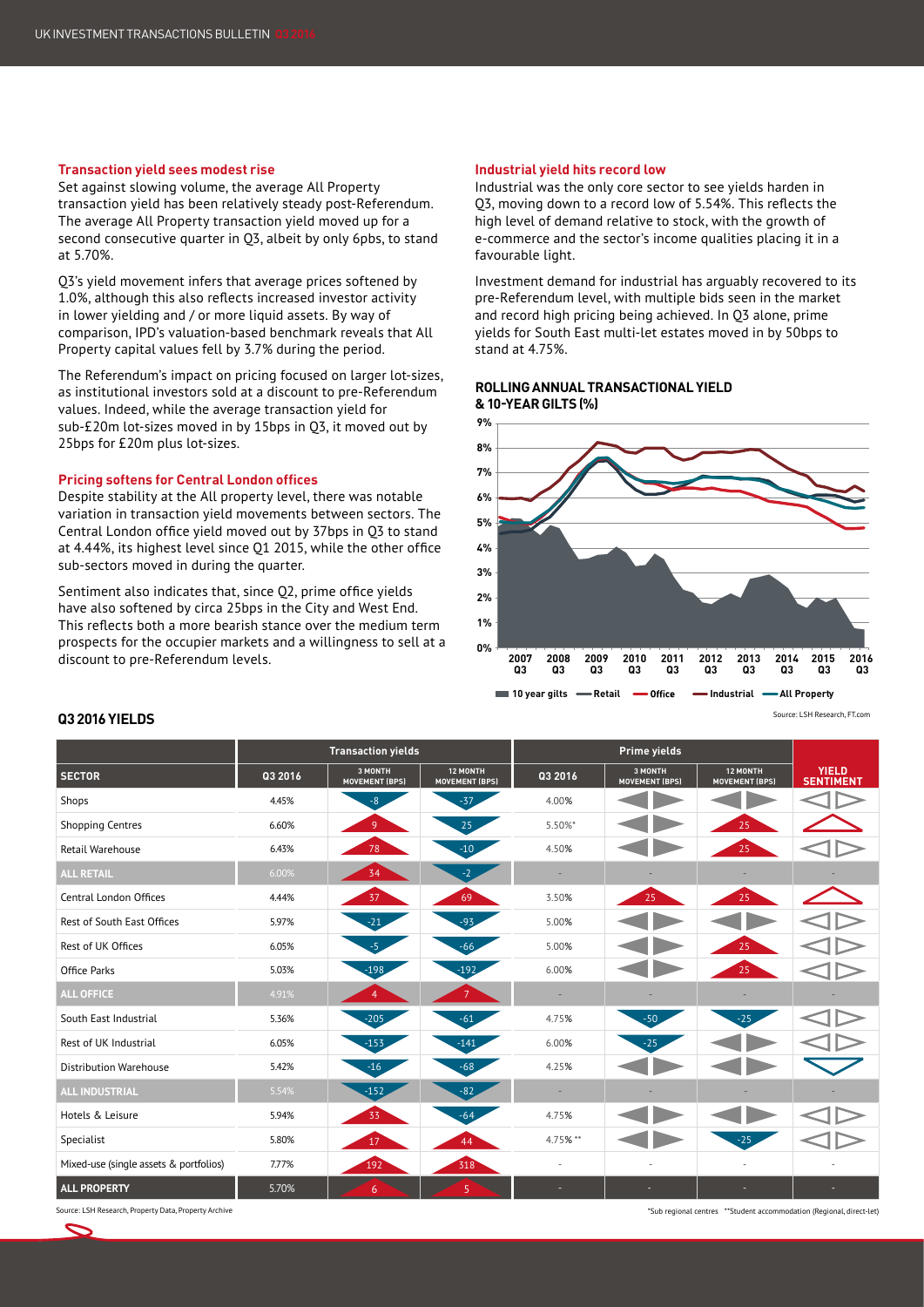### Regional focus

A number of major portfolio sales to overseas buyers was key to overall volume in Q3, with volume for single assets down markedly, both in London and across the UK regions as a whole.

#### **Major portfolios sales boost volume**

£2.8bn worth of portfolios changed hands in Q3, up 70% from Q2's subdued level and 3% above the quarterly average. Portfolio volume was a key feature of Q3, accounting for 29% share of total volume, its second highest share on record.

That said, the number of portfolio deals was actually its lowest in over two years, with activity driven by several major transactions. The three largest were the £500m NCP portfolio deal; the £450m M&S portfolio and the £430m Threesixty student accommodation portfolio.

#### **London volume sinks to five-year low**

At £3.8bn, Greater London volume in Q3 was its lowest in five years and 33% below its five-year quarterly average. This stemmed from a very quiet quarter for Central London offices, which was partly offset by £1.0bn of retail volume, 43% above the five-year quarterly average.

Retail volume in the capital included two major deals, the aforementioned Debenhams store on Oxford Street; and Richemont's £198m (NIY c.2.75%) purchase of Mulberry's flagship store on Bond Street from Aberdeen Asset Management.

#### **The Northern powerhouse steams ahead**

Single asset investment outside London totalled £2.9bn in Q3, 28% below the five-year quarterly average and the lowest since Q1 2013. All regions were down on the same period last year and seven of the 11 regions were below their five-year quarterly averages.

#### **LONDON AND REGIONAL BREAKDOWN (£BN)**

### Source: LSH Research, Property Data, Property Archive **Q3 2016 5-year quarterly avg 0 0.2 0.4 0.6 0.8 1.0 1.2** South East **North West** West Midlands **Eastern Eastern Humber**<br>Barteshire & the Humber Scotland **North East East Midlands** South West **Wales**<br>Northern Ireland

The North East and North West saw the greatest volume of activity against trend, 12% and 7% above the five-year quarterly average respectively. Manchester was home to the largest single asset deal outside London, namely DEKA Immobilien's £164m (NIY 5.25%) purchase of 1 St Peters Square from Argent Developments.



Source: LSH Research, Property Data, Property Archive

#### **REGIONAL INVESTMENT VOLUME (£BN)**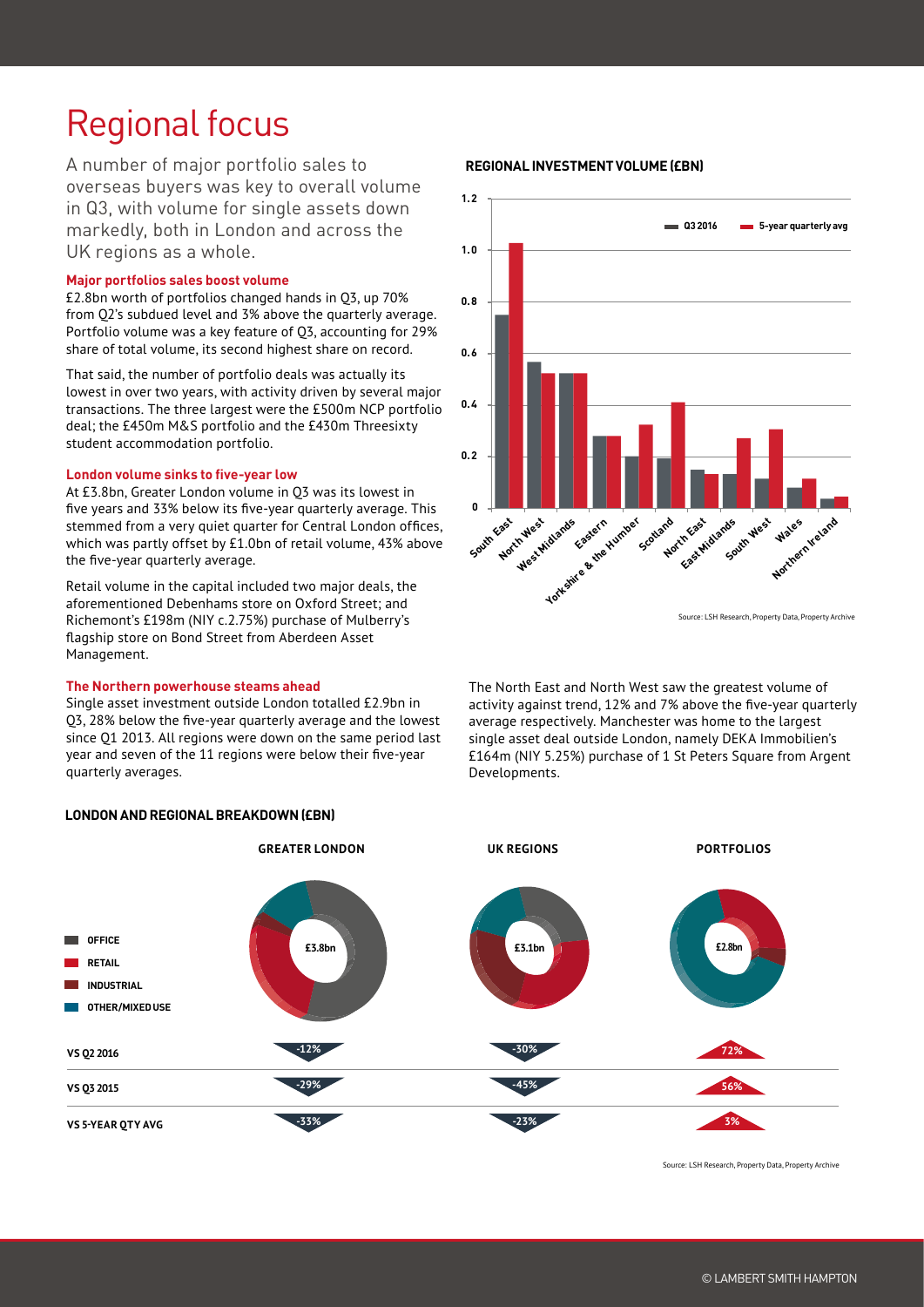### Buyers and sellers

The course of 2016 has brought a clear switch in behaviour among institutional investors, while the emphatic emergence of local authority investment was a notable feature of Q3 activity.

#### **Spike in redemptions accelerates institutional sell-off**

Net-selling among UK institutions accelerated in Q3, amounting to £1.7bn, its highest level since Q2 2008. While the sell-off after the 2008 downturn was linked to high levels of distress, the majority of sales over the past six months have crystallised substantial gains.

A spike in redemptions post-Referendum focused the selling among retail funds. Aberdeen Asset Management was the largest net seller in Q3, at £624m, followed by Henderson, at £597m. Meanwhile, institutional purchases comprised only 24 buyers in Q3, down from 40 in Q2.

#### **Quoted companies follow suit**

The fall in share prices of quoted property companies in the aftermath of the Referendum has also prompted a switch from net-buying earlier in 2016 to net-selling in Q3. Quoted companies were net-sellers to the tune of £0.4bn, albeit half of this was accounted for by British Land's sale of the Debenhams portfolio.

#### **Overseas investors capitalise on weaker pound**

Despite increased risks to the UK's economic growth prospects, overseas investors remain major net buyers of UK property. At £4.9bn, Q3 was the strongest level of overseas investment in 2016 to date, and significantly outweighed disposals, equating to net investment of £2.5bn.

The sharp fall in sterling prompted by the Referendum result undoubtedly attracted opportunistic overseas interest. Overseas buyers provided a key source of demand for institutional sales – by volume, 60% of Q3's institutional sales went to an overseas purchaser.

For the sixth consecutive quarter, Far Eastern investors were the largest net-buyers of UK property, amounting to £1.3bn in Q3.

#### **VOLUME BY INVESTOR TYPE (£BN)**



Source: LSH Research, Property Data, Property Archive

#### **Public sector emerges as key player**

Q3's subdued volume was partly offset by the rapid emergence of local authority buyers to the market. Councils purchased £750m worth of assets in Q3, close to four times the previous record set in Q4 2012.

This included Spelthorne Borough Council's £360m (NIY 4.5%) acquisition of the BP International Centre in Sunbury-on-Thames, the largest ever purchase by a local authority.

Notably, local authority investment in Q3 included several deals that were outside their jurisdictions, thereby ruling out regeneration as the primary rationale for buying. For example, Portsmouth City Council purchased Chrome 102, Minworth, from Rockspring for £12.4m (NIY 5.05%).



**Q3 2016: GLOBAL INVESTMENT FLOWS INTO UK (£BN)**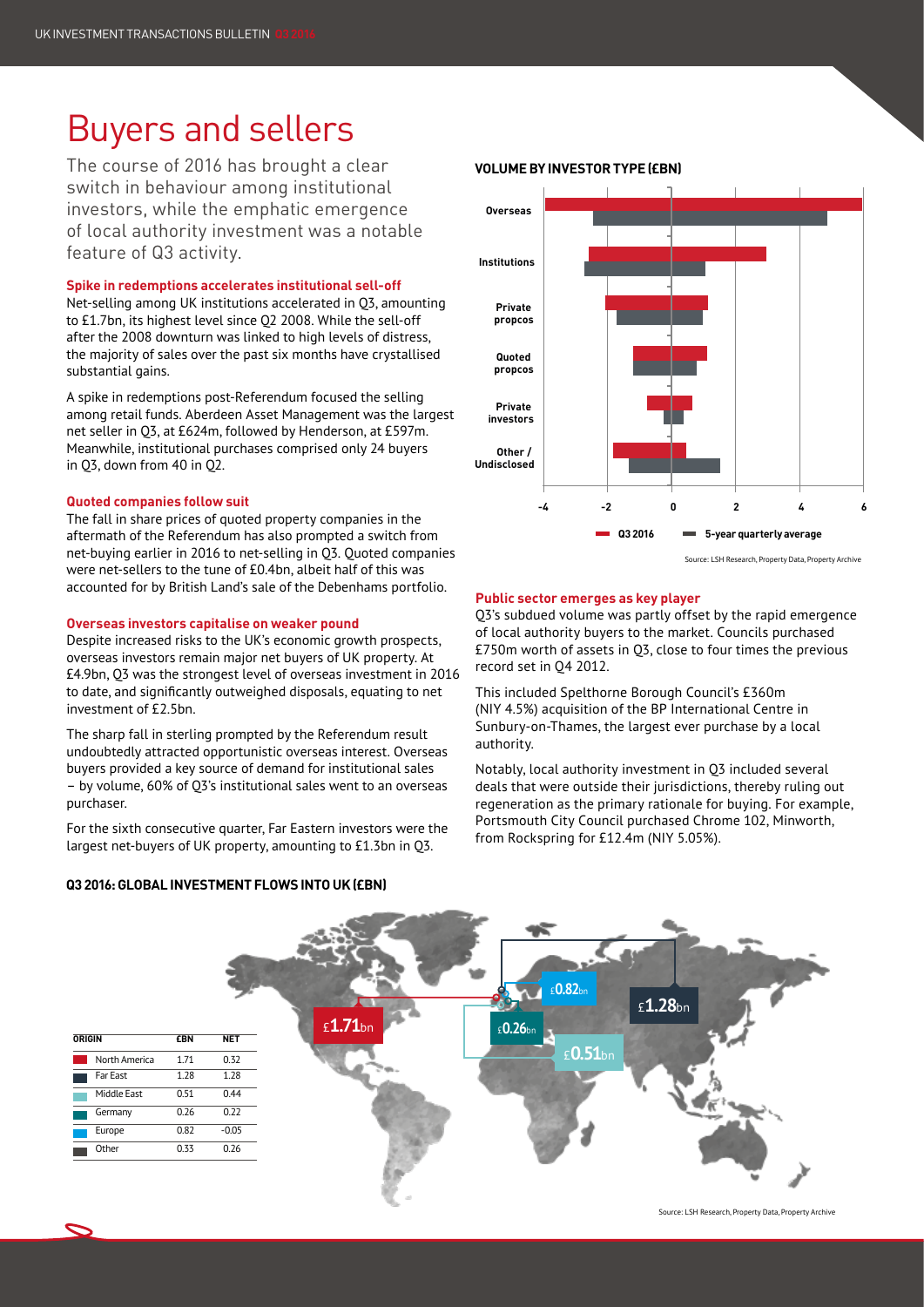## OUTLOOK

Increasing talk of a 'hard Brexit' suggests the journey towards the EU exit door may be bumpier than many had hoped. However, if the wider investment community prices in too much risk over the road ahead, it could be a source of opportunity in the market.

#### **So far, so good in the economy?**

A host of indicators reveal that sentiment in the economy has rebounded after the shock of the Referendum result. At 0.5%, the preliminary estimate of Q3 GDP growth confirms that the UK will not only avoid recession as some had feared, but will actually post respectable growth in 2016 as a whole.

Yet some of the good news is at least partly down to steps taken by the Bank of England, with the interest rate reduced to a paltry 0.25% alongside a fresh round of quantitative easing. Furthermore, sterling's marked depreciation since the Referendum will feed through into rising inflation over the next 12 months, potentially impacting on real wages and consumer spending.

#### **Uncertainty abounds in 2017**

Other than Theresa May's pledge to invoke Article 50 by March 2017, the nature of the UK's exit from the EU remains highly uncertain. Recent noises, both domestically and in Europe, suggest the UK is headed for a 'hard Brexit'. While some welcome this, loss of unfettered access to the single market has raised concerns among major UK exporters and the financial services industry.

For better or worse, the route to Brexit may also be influenced by economic and political developments in the wider world. For example, the result of November's US election may 'trump' any global concerns over Brexit, while a string of key elections in Europe may also complicate negotiations.



#### **UK GDP GROWTH (% P.A.)**

Source: Treasury consensus forecast, ONS

With so much uncertainty it is little wonder that economists have wide-ranging views in their forecasts after 2016. The Treasury's October consensus report reveals expectations for UK GDP growth in 2017 ranging from zero up to 2.6%. Inevitably, uncertainty in the growth outlook translates into the property market.

#### **Supportive fundamentals**

There are two key underlying factors which should mitigate a severe adverse reaction in the market. First, UK property remains relatively attractive as an asset class. While UK gilt yields have edged up in early Q4, the gap between 10-year gilts and All Property yields remains substantial. Bond rates would need to rise sharply and significantly to materially impact on pricing, a scenario which seems unlikely in the current environment.

Second, even if increased business uncertainty does weigh on occupier demand, supply is broadly in check, mitigating sharp falls in rental levels. In the past, economic downturns have coincided with high levels of supply, exacerbating the impact on rental levels.

#### **Consequences of uncertainty**

One clear consequence of uncertainty is a flight to quality. Risk averse investors will sharpen their focus on secure income, including long-leased assets to strong covenants. With quality stock in short supply, this should support prices at the prime end of the market.

Conversely, increased risk over the outlook for the economy will focus price correction on lower quality stock and, crucially, those sectors that are perceived as relatively exposed to what could be a 'hard Brexit'.

While our rental growth forecasts for 2017 have been pared back across the board, there is wide variation between sectors. For example, in Industrial, the favourable supply-demand dynamic translates into a continuation of rental growth.

In contrast, rental growth expectations in Central London offices have been sharply downgraded for 2017. This reflects the capital's exposure to financial services, the impact of the rating revaluation on occupier costs and concerns regarding possible oversupply.

#### 5 L  $\overline{\mathbf{a}}$  $\overline{\phantom{a}}$  $\mathbf{1}$ n  $-1$ -2  $\cdot$ Central Industrial Shopping Retail Rest of UK Rest of UK Central Centres Warehouses Offices London Shops London Retail Offices  $\Box$  03 2016 (latest) 01 2016 (Pre-Referendum) Source: RealFOR

**2017 RENTAL GROWTH FORECAST: PRE VS POST-REFERENDUM (%)**